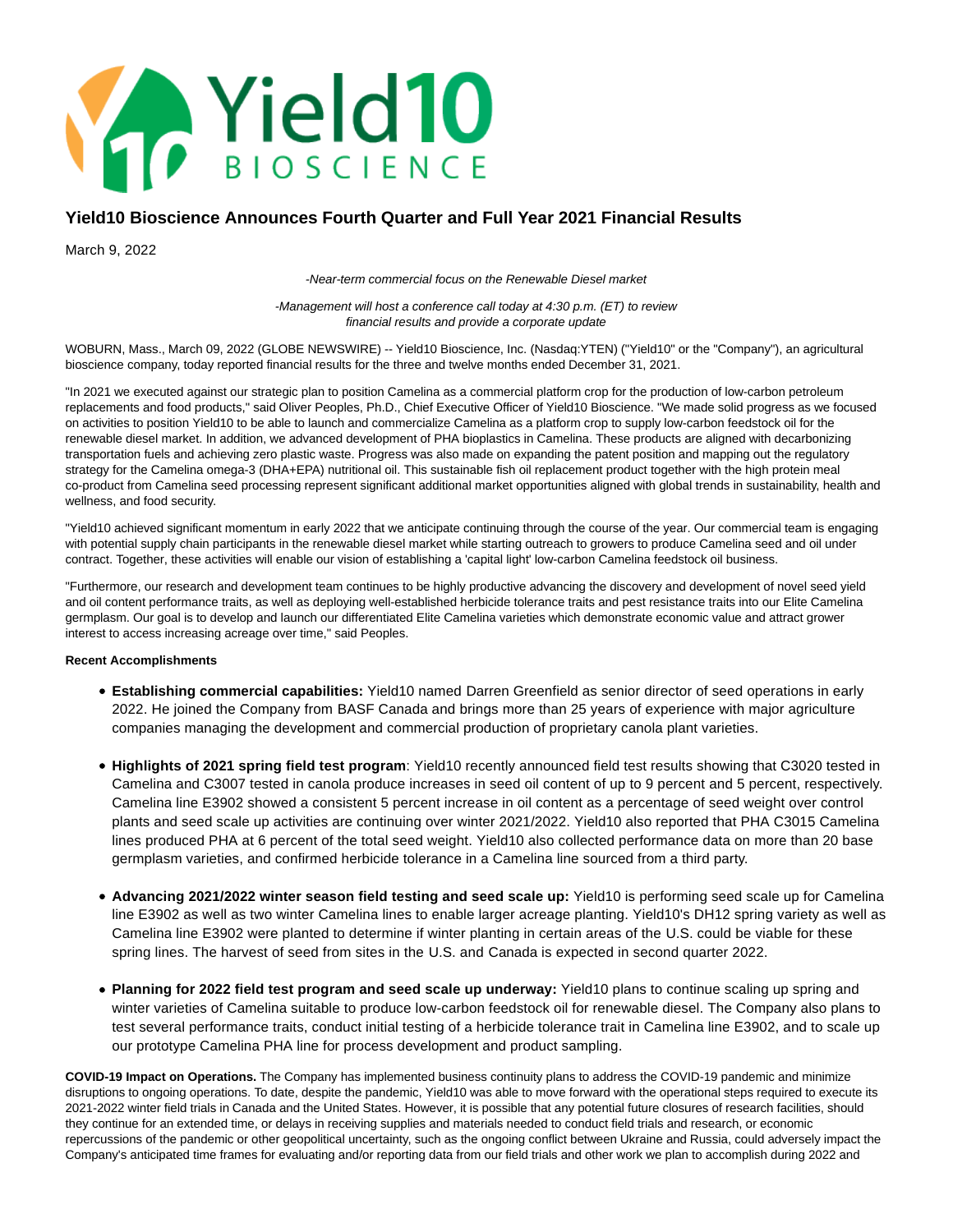#### beyond.

## **FULL YEAR AND FOURTH QUARTER 2021 FINANCIAL OVERVIEW**

#### Cash Position

Yield10 Bioscience is managed with an emphasis on cash flow and deploys its financial resources in a disciplined manner to achieve its key strategic objectives.

The Company used \$9.3 million in cash for its operating activities during the year ended December 31, 2021 in comparison to \$8.7 million used for operating activities during the year ended December 31, 2020. During early 2021, Yield10 raised \$12.7 million, before issuance costs of \$0.7 million, in an underwritten public securities offering of 1,040,000 shares of common stock and received additional cash of \$3.9 million from investors who exercised 481,973 warrants issued in the Company's November 2019 securities offering. As a result, the Company ended 2021 with \$16.0 million in unrestricted cash and cash equivalents in comparison to a balance in unrestricted cash and cash equivalents of \$9.7 million as of December 31, 2020. The Company anticipates total net cash usage during the year ended December 31, 2022 in a range of \$12.0 - \$12.5 million as it continues its controlled growth to support initial Camelina commercialization activities. Yield10's present capital resources are expected to fund its planned operations and to meet its contractual obligations into the first quarter of 2023.

#### Operating Results

Research grant revenue for the year ended December 31, 2021 was \$0.6 million in comparison to grant revenue of \$0.8 million recorded in the previous year. Research and development expense was \$6.2 million during the year ended December 31, 2021 compared to \$5.4 million recorded for the year ended December 31, 2020. General and administrative expenses were \$6.1 million and \$5.0 million for the years ended December 31, 2021 and 2020, respectively.

Yield10 reported a loss from operations of \$11.7 million for the full year 2021 as compared to a loss from operations of \$9.6 million in 2020. For the year ended December 31, 2021, the Company reported a net loss after taxes of \$11.0 million, or \$2.33 per share, in comparison to a net loss after taxes of \$10.2 million, or \$4.30 per share, during the year ended December 31, 2020.

Research grant revenues were \$0.2 million for each of the fourth quarters of 2021 and 2020. Research and development expense increased by \$0.2 million from \$1.4 million in the fourth quarter of 2020 to \$1.6 million in the fourth quarter of 2021. General and administrative expenses also increased during the fourth quarter of 2021 by \$0.1 million to \$1.5 million in comparison to the fourth quarter of 2020.

Yield10 reported a loss after taxes of \$3.0 million for the fourth quarter of 2021, or \$0.61 per share, compared to a loss after taxes of \$2.6 million, or \$0.79 per share, in the fourth quarter of 2020.

#### Other Income (Expense)

Included within other income (expense) during the Company's year ended December 31, 2021 is an investment gain of \$0.7 million from the surrender of its preferred shares in Tepha, Inc., a related party, as a result of Tepha's merger with Becton Dickinson. During the year ended December 31, 2020, other income (expense) included a non-cash charge of \$1.0 million resulting from a change in the fair value of its warrant liability and the receipt of \$0.3 million in loan proceeds received in connection with a Paycheck Protection Act Loan issued and forgiven under the Coronavirus Aid, Relief and Economic Security Act.

## **Conference Call Information**

Yield10 Bioscience management will host a conference call today at 4:30 p.m. (ET) to discuss the fourth quarter and full year 2021 results. The Company also will provide a corporate update and answer questions from the investor community. A live webcast of the call with slides can be accessed through the Company's website at www.yield10bio.com in the investor relations events section. To participate in the call, dial toll-free 877-709-8150 or 201-689-8354 (international).

To listen to a telephonic replay of the conference call, dial toll-free 877-660-6853 or 201-612-7415 (international) and enter pass code 13727169. The replay will be available until March 30, 2022. In addition, the webcast will be archived on the Company's website in the investor relations events section.

#### **About Yield10 Bioscience**

Yield10 Bioscience, Inc. is an agricultural bioscience company that is using its differentiated trait gene discovery platform, the "Trait Factory", to develop improved Camelina varieties for the production of proprietary seed products, and to discover high value genetic traits for the agriculture and food industries. Our goals are to efficiently establish a high value seed products business based on developing superior varieties of Camelina for the production of feedstock oils for renewable diesel, PHA bioplastics and omega-3 (DHA+EPA) oils, and to license our yield traits to major seed companies for commercialization in major row crops, including corn, soybean and canola. Yield10 is headquartered in Woburn, MA and has an Oilseeds Center of Excellence in Saskatoon, Canada.

For more information about the company, please visi[t www.yield10bio.com,](http://www.yield10bio.com/) or follow the Company on Twitter, Facebook and LinkedIn. (YTEN-E)

## **Safe Harbor for Forward-Looking Statements**

This press release contains forward-looking statements which are made pursuant to the safe harbor provisions of Section 27A of the Securities Act of 1933, as amended, and Section 21E of the Securities Exchange Act of 1934, as amended. The forward-looking statements in this release do not constitute guarantees of future performance. Investors are cautioned that statements in this press release which are not strictly historical statements, including, without limitation, expectations regarding Yield10's cash position, cash forecasts and runway, expectations related to research and development activities, intellectual property, the expected regulatory path for traits, reproducibility of data from field tests, the timing of completion of additional greenhouse and field test studies, the outcomes of 2021-2022 winter field tests and seed scale-up activities, the signing of research licenses and collaborations, including whether the objectives of those collaborations will be met, whether the Company will be able to generate proof points for traits in development and advance business discussions around its Camelina business plan, the potential impact on operations of the COVID-19 pandemic, the geopolitical uncertainty caused by the conflict between Ukraine and Russia, and value creation as well as the overall progress of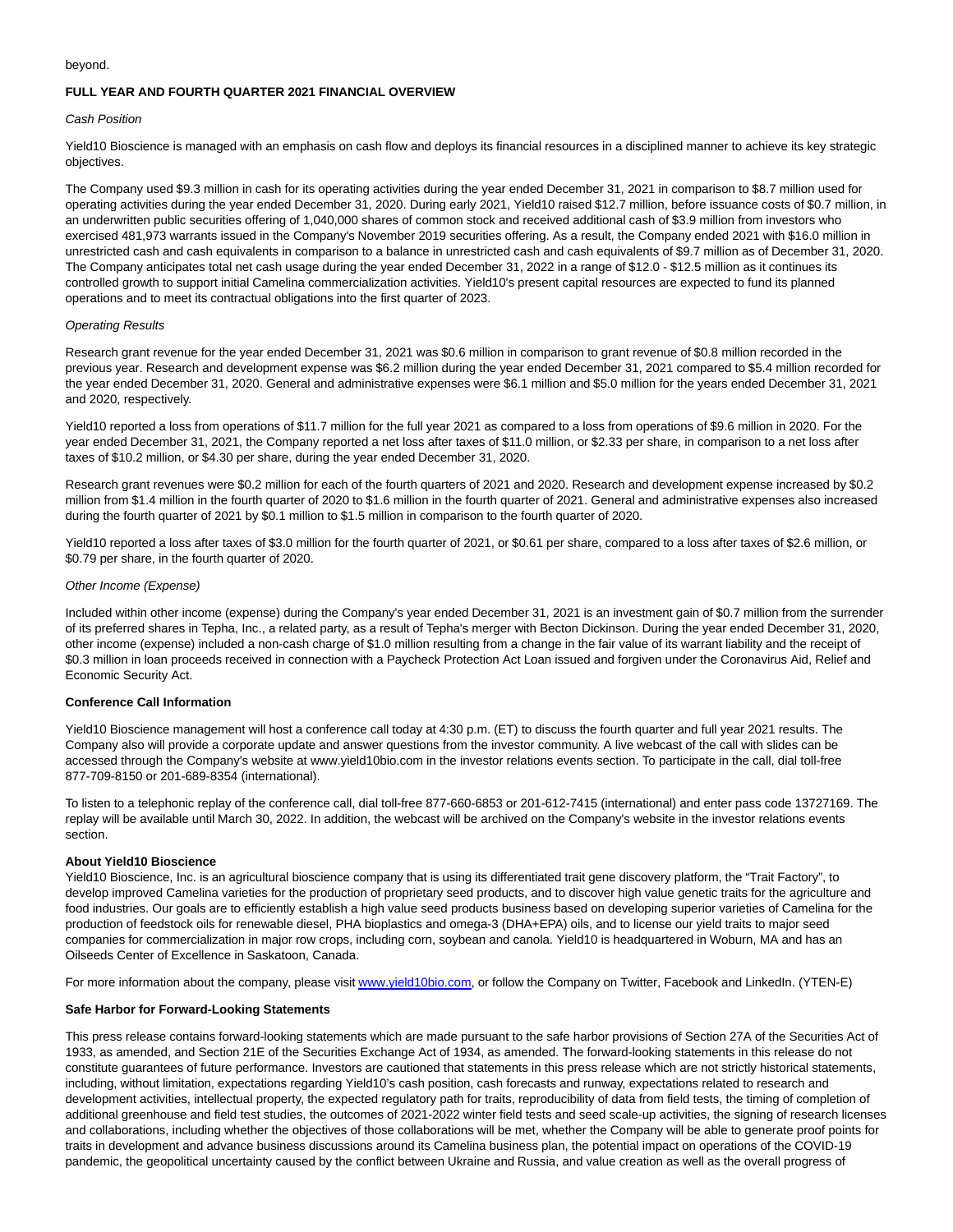Yield10 Bioscience, Inc., constitute forward-looking statements. Such forward-looking statements are subject to a number of risks and uncertainties that could cause actual results to differ materially from those anticipated, including the risks and uncertainties detailed in Yield10 Bioscience's filings with the Securities and Exchange Commission. Yield10 Bioscience assumes no obligation to update any forward-looking information contained in this press release or with respect to the announcements described herein.

#### **Contacts:**

Yield10 Bioscience: Lynne H. Brum, (617) 682-4693, [LBrum@yield10bio.com](https://www.globenewswire.com/Tracker?data=ACVIXIt_KAt32awK-RBmaMBRBgs3FeNllevYeuZlvbQW0TBFuVwsmWelvyFqRDi50CNIc8vMGcDSd1opNqZwSu8vkWYvrr2MUXlO7m3yFBA=)

Investor Relations: Bret Shapiro, (561) 479-8566[, brets@coreir.com](https://www.globenewswire.com/Tracker?data=0-9QKTBPjDo4UjQevduXC57KHcKcCMyaHGYqX-fJ4ullardBKQpMyGwzvpGMacD91gCE-kQel9PyqiXZNVFxbw==) Managing Director, CORE IR

Media Inquiries: Eric Fischgrund, [eric@fischtankpr.com](https://www.globenewswire.com/Tracker?data=EsBK7cLo7u0R5c63qi0_X0H7Rp6_O94qe0ZZtdcT_7qxCeT-jppZZm3FRt4GAJ1gAaGG4NBr4YakgiDsHjsEERWcD09tnJQX57HKg_xyM0Q=) FischTank Marketing and PR

## (FINANCIAL TABLES FOLLOW)

# **YIELD10 BIOSCIENCE, INC. CONDENSED CONSOLIDATED STATEMENTS OF OPERATIONS UNAUDITED**

**(In thousands, except share and per share amounts)**

|                                                  | <b>Three Months Ended</b><br>December 31, |             |    | <b>Years Ended</b><br>December 31, |    |             |    |           |
|--------------------------------------------------|-------------------------------------------|-------------|----|------------------------------------|----|-------------|----|-----------|
|                                                  |                                           | 2021        |    | 2020                               |    | 2021        |    | 2020      |
| Revenue:                                         |                                           |             |    |                                    |    |             |    |           |
| Grant revenue                                    | \$                                        | 152         | \$ | 195                                | \$ | 614         | \$ | 799       |
| Total revenue                                    |                                           | 152         |    | 195                                |    | 614         |    | 799       |
| Expenses:                                        |                                           |             |    |                                    |    |             |    |           |
| Research and development                         |                                           | 1,598       |    | 1,422                              |    | 6,201       |    | 5,361     |
| General and administrative                       |                                           | 1,522       |    | 1,383                              |    | 6,105       |    | 5,047     |
| Total expenses                                   |                                           | 3,120       |    | 2,805                              |    | 12,306      |    | 10,408    |
| Loss from operations                             |                                           | (2,968)     |    | (2,610)                            |    | (11,692)    |    | (9,609)   |
| Other income (expense):                          |                                           |             |    |                                    |    |             |    |           |
| Change in fair value of warrants                 |                                           |             |    |                                    |    |             |    | (957)     |
| Loan forgiveness income                          |                                           |             |    |                                    |    |             |    | 333       |
| Gain on investment in related party              |                                           |             |    |                                    |    | 700         |    |           |
| Other income (expense), net                      |                                           | (1)         |    | (2)                                |    | (3)         |    | 83        |
| Total other income (expense)                     |                                           | (1)         |    | (2)                                |    | 697         |    | (541)     |
| Loss from operations before income taxes         |                                           | (2,969)     |    | (2,612)                            |    | (10, 995)   |    | (10, 150) |
| Income tax provision                             |                                           | (11)        |    | (30)                               |    | (36)        |    | (56)      |
| Net loss                                         | \$                                        | (2,980)     | \$ | (2,642)                            | S  | (11, 031)   | \$ | (10,206)  |
| Basic and diluted net loss per share             | \$                                        | $(0.61)$ \$ |    | $(0.79)$ \$                        |    | $(2.33)$ \$ |    | (4.30)    |
| Number of shares used in per share calculations: |                                           |             |    |                                    |    |             |    |           |
| Basic and diluted                                |                                           | 4,881,809   |    | 3,333,870                          |    | 4,731,833   |    | 2,373,265 |

### **YIELD10 BIOSCIENCE, INC. CONDENSED CONSOLIDATED BALANCE SHEETS UNAUDITED (In thousands, except share and per share amounts)**

|                                           | December 31,<br>2021 |        | December 31,<br>2020 |        |
|-------------------------------------------|----------------------|--------|----------------------|--------|
| <b>Assets</b>                             |                      |        |                      |        |
| <b>Current Assets:</b>                    |                      |        |                      |        |
| Cash and cash equivalents                 | \$                   | 5,329  | \$                   | 3,423  |
| Short-term investments                    |                      | 10,661 |                      | 6,279  |
| Accounts receivable                       |                      | 164    |                      | 86     |
| Unbilled receivables                      |                      | 34     |                      | 27     |
| Prepaid expenses and other current assets |                      | 436    |                      | 527    |
| Total current assets                      |                      | 16,624 |                      | 10,342 |
| Restricted cash                           |                      | 264    |                      | 264    |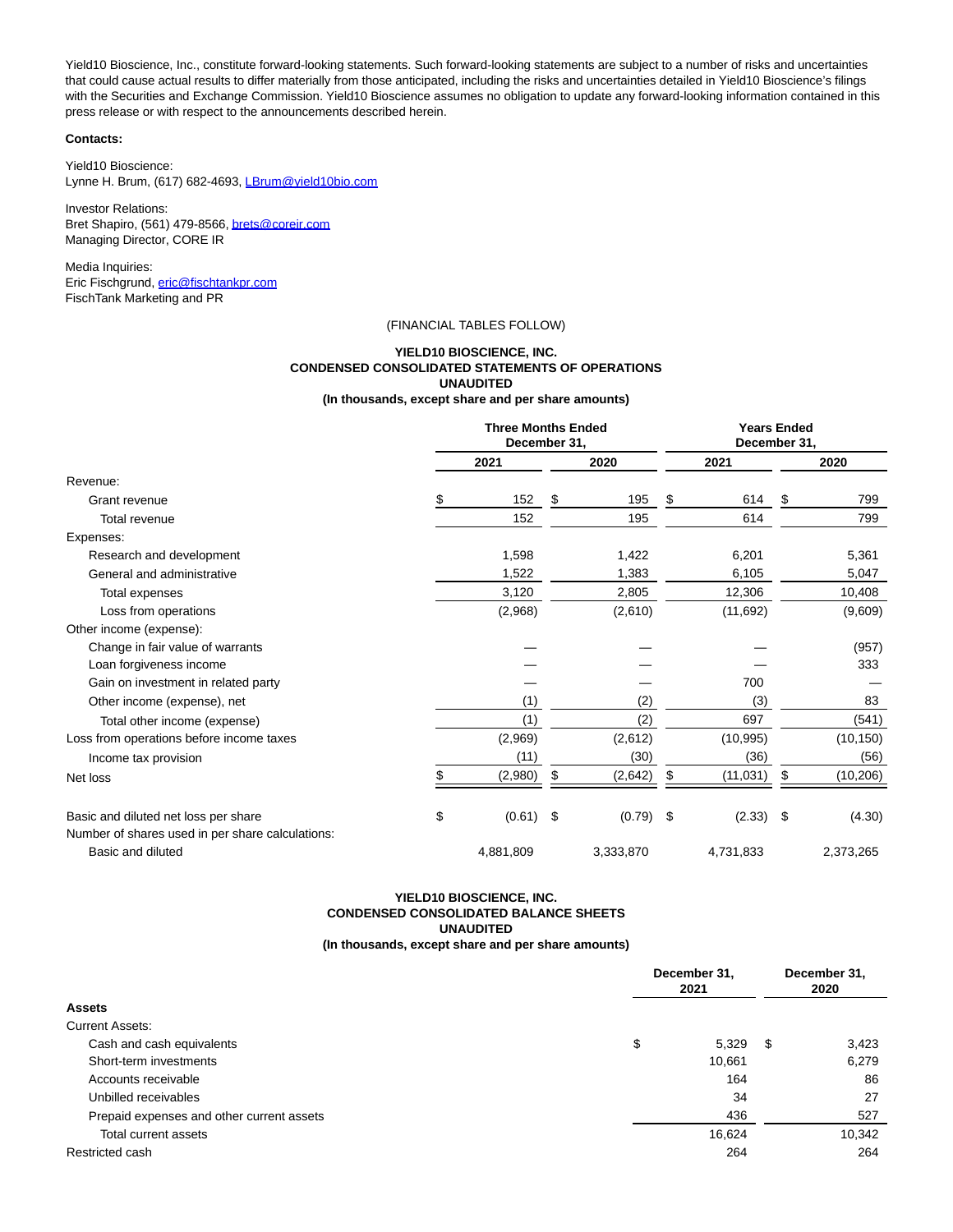| Property and equipment, net                                                                                                                                                                                        | 890          |     | 921        |
|--------------------------------------------------------------------------------------------------------------------------------------------------------------------------------------------------------------------|--------------|-----|------------|
| Right-of-use assets                                                                                                                                                                                                | 2,354        |     | 2,712      |
| Other assets                                                                                                                                                                                                       | 283          |     | 283        |
| <b>Total assets</b>                                                                                                                                                                                                | \$<br>20,415 | \$  | 14,522     |
| <b>Liabilities and Stockholders' Equity</b>                                                                                                                                                                        |              |     |            |
| <b>Current Liabilities:</b>                                                                                                                                                                                        |              |     |            |
| Accounts payable                                                                                                                                                                                                   | \$<br>83     | \$. | 60         |
| Accrued expenses                                                                                                                                                                                                   | 1,136        |     | 1,297      |
| Lease liabilities                                                                                                                                                                                                  | 514          |     | 457        |
| Total current liabilities                                                                                                                                                                                          | 1,733        |     | 1.814      |
| Lease liabilities, net of current portion                                                                                                                                                                          | 2,649        |     | 3,163      |
| <b>Other liabilities</b>                                                                                                                                                                                           | 7            |     | 13         |
| <b>Total liabilities</b>                                                                                                                                                                                           | 4,389        |     | 4,990      |
| Commitments and contingencies                                                                                                                                                                                      |              |     |            |
| Stockholders' Equity:                                                                                                                                                                                              |              |     |            |
| Preferred stock (\$0.01 par value per share); 5,000,000 shares authorized; no shares issued or<br>outstanding                                                                                                      |              |     |            |
| Common stock (\$0.01 par value per share); 60,000,000 shares authorized at December 31, 2021<br>and 2020, and 4,881,851 and 3,334,048 shares issued and outstanding at December 31, 2021 and<br>2020, respectively | 49           |     | 33         |
| Additional paid-in capital                                                                                                                                                                                         | 402,283      |     | 384,758    |
| Accumulated other comprehensive loss                                                                                                                                                                               | (175)        |     | (159)      |
| Accumulated deficit                                                                                                                                                                                                | (386, 131)   |     | (375, 100) |
| Total stockholders' equity                                                                                                                                                                                         | 16,026       |     | 9,532      |
| Total liabilities and stockholders' equity                                                                                                                                                                         | \$<br>20,415 | \$  | 14,522     |

# **YIELD10 BIOSCIENCE, INC. CONDENSED CONSOLIDATED STATEMENTS OF CASH FLOWS UNAUDITED (In thousands)**

|                                                                         | <b>Years Ended December 31,</b> |           |  |
|-------------------------------------------------------------------------|---------------------------------|-----------|--|
|                                                                         | 2021                            | 2020      |  |
| Cash flows from operating activities                                    |                                 |           |  |
| Net loss                                                                | \$<br>(11, 031)<br>-\$          | (10, 206) |  |
| Adjustments to reconcile net loss to cash used in operating activities: |                                 |           |  |
| Depreciation                                                            | 220                             | 182       |  |
| Change in fair value of warrants                                        |                                 | 957       |  |
| Loan forgiveness income                                                 |                                 | (333)     |  |
| Loss on disposal of fixed assets                                        |                                 | 206       |  |
| Expense for 401(k) company common stock match                           | 112                             | 109       |  |
| Stock-based compensation                                                | 1,675                           | 739       |  |
| Noncash lease expense                                                   | 358                             | 429       |  |
| Deferred tax asset                                                      | 35                              | 56        |  |
| Changes in operating assets and liabilities:                            |                                 |           |  |
| Accounts receivable                                                     | (78)                            | (14)      |  |
| Unbilled receivables                                                    | (7)                             | (7)       |  |
| Prepaid expenses and other assets                                       | 63                              | (69)      |  |
| Accounts payable                                                        | 23                              | (219)     |  |
| Accrued expenses                                                        | (160)                           | 99        |  |
| Other liabilities                                                       | (6)                             | 13        |  |
| Lease liabilities                                                       | (457)                           | (601)     |  |
| Net cash used in operating activities                                   | (9,253)                         | (8,659)   |  |
| Cash flows from investing activities                                    |                                 |           |  |
| Purchase of property and equipment                                      | (189)                           | (76)      |  |
| Proceeds from sale of property and equipment                            |                                 | 10        |  |
| Purchase of investments                                                 | (10, 639)                       | (9,279)   |  |
| Proceeds from sale and maturity of short-term investments               | 6,250                           | 8,700     |  |
| Net cash used in investing activities                                   | (4,578)                         | (645)     |  |
|                                                                         |                                 |           |  |